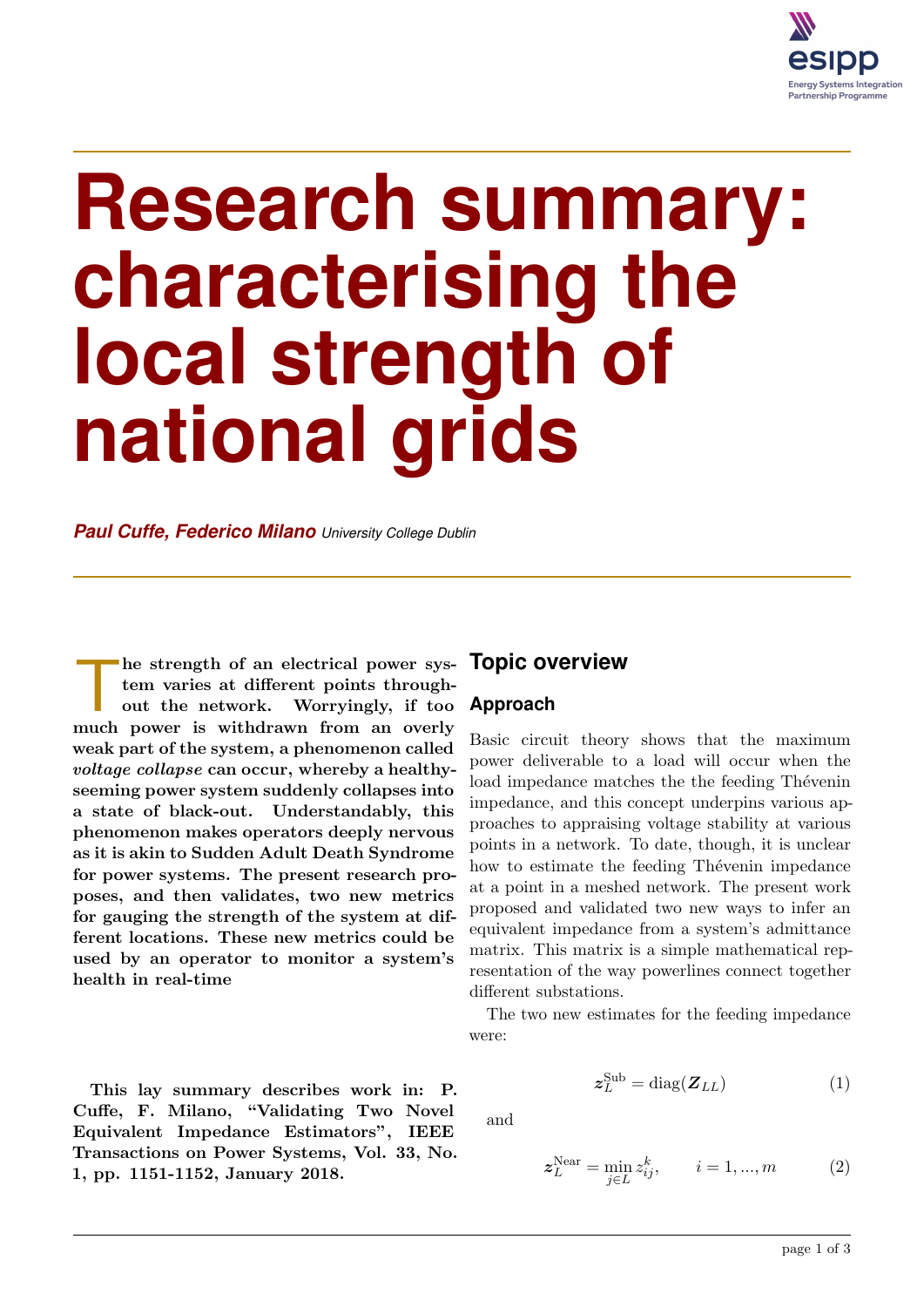Alongside the two novel metrics, two established techniques for estimating an equivalent impedance were also trialled, to provide a comparative benchmark.

These two comparative estimators were:

$$
z_L^{\text{Diving}} = \text{diag}(\boldsymbol{Z}_{\text{bus}}) \tag{3}
$$

and

$$
z_L^{\text{Topo}} = \sum \text{geodesic impedances} \tag{4}
$$

considering the shortest path between the load and the nearest online generator

#### **Test systems**

To validate the quality of the different  $z_L$  equivalents, they were used to forecast the amount of load that can be served at a bus before voltage collapse is reached. Then, as a benchmark, continuation power flow techniques was used to directly calculate this threshold loading. A useful impedance estimator should be able to accurately forecast this threshold power. Empiric loadabilities were calculated for every load bus in each of nine test systems.

#### **Results**

The diverse quality of the predictions is shown in Table 1, which shows the Mean Average Percentage Error. For instance, considering every load bus in the nesta\_case30\_ieee system, the bus loadability prediction that was based on  $z_L^{\text{Sub}}$  typically deviated from the empiric value by 16%.

The novel  $z_L^{\text{Sub}}$  estimator consistently delivered the best loadability predictions. The  $z_L^{\text{Near}}$  estimator also performed well; it outperformed  $z_L^{\text{Topo}}$  $L^{\text{1opo}}$ , which doesn't properly account for the parallel nature of impedances within a meshed transmission system. Finally, Table 1 shows that  $z_L^{\text{Diving}}$  $L^{Driving}$  is wholly unsuited to predicting loadability limits.

A more granular view of the data is given in Fig. 1, which plots predicted versus empiric loadabilities at each load bus in the nesta case118 ieee system. The clear linear trend for the  $z_L^{\text{Sub}}$  estimator is apparent, with most datapoints clustered tightly around the regression line.

# **Conclusion**

The  $Z_{LL}$  matrix was seen to contain information useful for bus loadability analysis. System operators could use this matrix to monitor the health of their

Table 1: Quality of loadability forecasts using each estimator

| System Name            | $z_I^{Sub}$ |    | $z_{I}^{Near}z_{I}^{Topo}$ |     | iving |
|------------------------|-------------|----|----------------------------|-----|-------|
| nesta case30 ieee      | 16          | 26 | 46                         | 89  |       |
| nesta_case39_epri      | 27          | 35 | 38                         | 74  |       |
| nesta case57 ieee      | 12          | 14 | 40                         | 80  |       |
| nesta case73 ieee rts  | 14          | 28 | 37                         | 52  |       |
| nesta_case89_pegase    | 20          | 52 | 53                         | 100 |       |
| nesta case118 ieee     | 7.7         | 25 | 39                         | 47  |       |
| nesta case162 ieee dtc | 46          | 24 | 41                         | 187 |       |
| nesta case189 edin     | 40          | 43 | 41                         | 69  |       |
| nesta case300 ieee     | 24          | 28 | 38                         | 49  |       |

system in real-time, to gain prescient warnings of when a bus might be reaching its loadability limit.

### **Funding**

This work has emanated from research conducted with the financial support of Science Foundation Ireland under the SFI Strategic Partnership Programme Grant Number SFI/15/SPP/E3125. The opinions, findings and conclusions or recommendations expressed in this material are those of the authors and do not necessarily reflect the views of the Science Foundation Ireland.